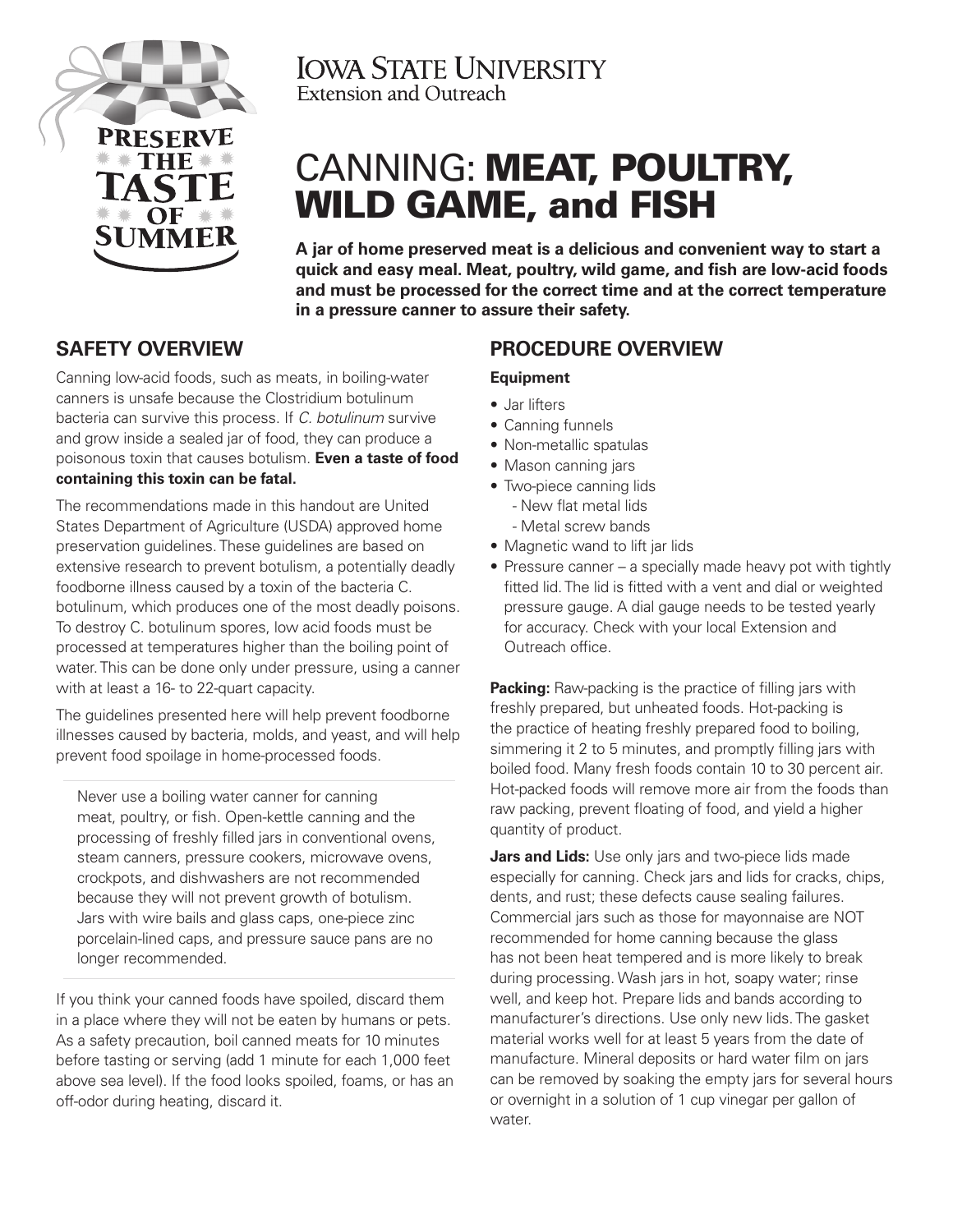**Head space:** The space between the packed food and liquid and the top of jar is called headspace. When pressure canning, you need to allow at least 1-inch headspace for low acid foods like meats and vegetables. Be sure to follow the headspace directions for the recipe you are using. Too much or too little headspace will affect jar seals. Slide a non-metallic spatula between food and side of jar to remove any air bubbles. Wipe jar rims to remove food particles that might interfere with sealing. Adjust lids. Screw on the band fingertip tight.

#### **CHECK ALTITUDE**

As altitude increases, water boils at a lower temperature (below 212° F). Lower temperatures are not as effective for destroying organisms. Therefore, when using a pressure canner, the pressure must be increased as altitude increases. Refer to the map to check the altitude of your county, and then follow the altitude adjustments in Table 1.

#### **PROCESS IN A PRESSURE CANNER**

Partially fill canner with 2 to 3 inches of water. There are some products that may state that you start with even more water in the canner. Always follow the directions with USDA processes for specific foods if they require more water added to the canner. Using a jar lifter, place filled jars on the rack immediately after they are filled. Fasten the canner lid securely, but leave the weight off the vent pipe or open the petcock.

Heat on high. After steam exhausts for 10 minutes, add weighted gauge or close petcock. Allow canner to reach designated pressure. Start timing when designated pressure is reached or when the weighted gauge begins to jiggle or rock. Regulate heat to maintain a constant pressure.

Process for the time recommended in Table 1. Do not reduce the processing time. When processing is complete, turn off heat, remove canner from the burner, if you are able to do so safely. Allow the canner to cool at room temperature until it is fully depressurized. This will take 30 to 60 minutes depending on the type of canner. Do not rush the cooling by setting the canner in water or by running cold water over the canner. Do not open the vent or lift the weight to quicken the reduction of pressure. When the pressure has dropped to zero, carefully open the petcock or remove the weighted gauge. Wait 10 minutes, then slowly release and remove the canner lid, tilting the lid away from you to avoid a steam burn.

#### **REMOVE AND STORE JARS**

Using a jar lifter, take jars from canner, being careful not to tilt the jars. Set the jars upright and place on a rack or folded cloth away from drafts. Do not tighten the screw bands. Allow jars to cool undisturbed for 12 to 24 hours, then check for sealing failures. To test jar, press center of lid. If lid is down and will not move, jar is sealed. Remove screw bands carefully. Wash, dry, label, and store jars in a cool, dark

#### **Altitudes of Iowa Counties**

**Shaded areas are less than 1,000 feet Unshaded areas are 1,000 to 2,000 feet**



place. If any jars have not sealed, place in refrigerator and use within two days.

If you are uncertain about the safety of home-canned foods, follow the advice "When in doubt, throw it out." Botulism and other deadly foodborne illness causes are not detected in food by sight, smell, and taste. Foods may show no sign of spoilage. If a canned food looks spoiled, foams, or even has an "off" odor, dispose of it.

#### **Helpful Hints:**

- Can only high-quality meat, poultry, wild game, and fish.
- Do not can meat from diseased or unhealthy animals.
- Remove guts immediately after catching fish, put on ice, and can within two days.
- Chill (at 40ºF or lower) and can fresh, home-slaughtered meats and poultry without delay. If meat must be held for longer than a few days before canning, freeze it at 0ºF or lower until canning time.
- Keep all work areas clean and sanitary.
- Trim meat of gristle, bruised spots, and fat before canning. Too much fat left on meat can lead to sealing failures.
- Follow processing times. (Tables 1 and 3)

#### **CHICKEN OR RABBIT**

**Procedure:** Choose freshly killed and dressed healthy animals. Large chickens are more flavorful than fryers. Dressed chicken should be chilled at 40° or lower for 6 to 12 hours before canning. Dressed rabbits should be soaked one hour in water containing 1 tablespoon of salt per quart, and then rinsed. Since you are soaking dressed rabbits in brine, you do not need to add salt when filling the jars if you choose. Remove excess fat. Cut the chicken or rabbit into suitable sizes (about 1-inch cubes) for canning. Can with or without bones.

Hot pack: Boil, steam, or bake meat until about medium done (150-155ºF); when cut, the center should show almost no pink. Add ½ teaspoon salt to pints; add 1 teaspoon salt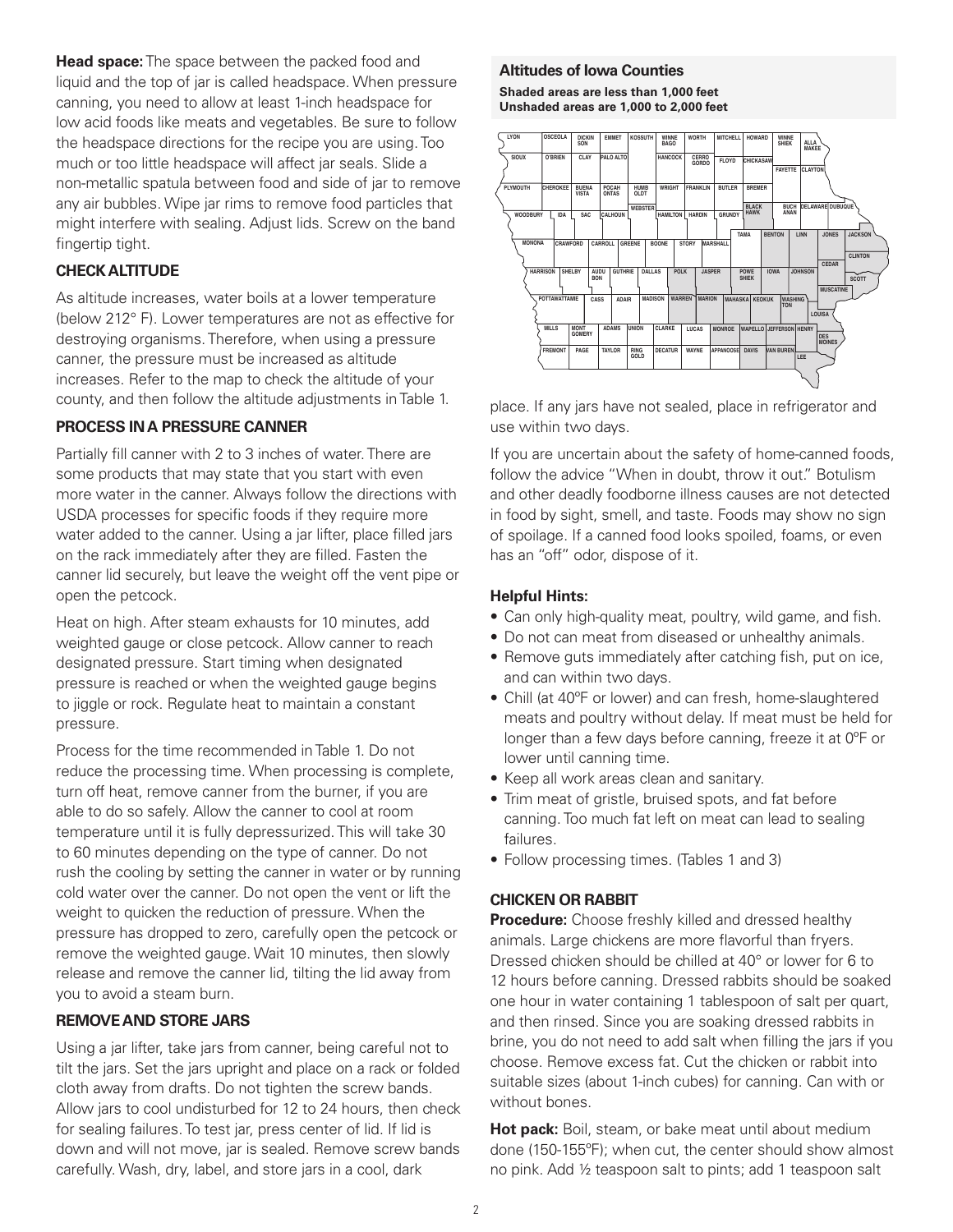per quart to each jar, if desired. Fill hot jars with meat pieces and hot broth, leaving 1¼-inch headspace. Remove air bubbles and adjust headspace, if needed. Wipe rims of jars with a damp, clean paper towel. Adjust lids and process as directed (Table 1).

**Raw pack:** Add 1/2 teaspoon salt to pints; add 1 teaspoon salt per quart to each jar, if desired. Fill hot jars loosely with raw meat pieces, leaving 1¼-inch headspace. Do not add liquid. Wipe rims of jars with a damp, clean paper towel. Adjust lids and process as shown in Table 1.

**MEATS AND WILD GAME** *(Bear, beef, lamb, pork, sausage, veal, venison)*

#### *Ground or finely chopped*

**Procedure:** Choose fresh, high quality chilled meat (stored at 40ºF or lower for 6 to 12 hours). With venison, add one part high-quality pork fat to three or four parts venison before grinding. Use freshly made sausage, seasoned with salt and cayenne pepper (sage may cause a bitter offflavor). Shape chopped meat into patties, balls, or cut cased sausage into 3- to 4-inch links. Cook until lightly browned (about three minutes). Ground meat may be browned without shaping by sautéing it. Remove excess fat by placing the meat on a paper towel. Add ½ teaspoon salt to pints; add 1 teaspoon salt per quart to each jar, if desired. Fill hot jars with meat pieces. Add boiling meat broth, tomato juice, or water, leaving 1-inch headspace. Wipe rims of jars with a damp, clean paper towel. Adjust lids and process as directed (Table 1).

#### *Strips, cubes, or chunks of meat*

**Procedure:** Choose high quality chilled meat (stored at 40ºF or lower for 6 to 12 hours). Remove excess fat. Soak strongflavored wild meats for one hour (in the refrigerator) in saltwater (one tablespoon of salt per quart of water). Rinse meat. Remove large bones.

**Hot pack:** Precook meat until rare (120 to 125°F) by roasting, stewing, or browning in a small amount of fat. Add ½ teaspoon salt to pints; add 1 teaspoon salt per quart to each jar, if desired. Fill hot jars with meat pieces and add boiling broth, meat drippings, water or tomato juice (tomato juice is especially good to use with wild game). Leave a 1-inch headspace. Remove air bubbles.

**Raw pack:** Add ½ teaspoon salt to pints; add 1 teaspoon salt per quart to each jar, if desired. Fill hot jars with raw meat pieces, leaving 1-inch headspace. Do not add liquid since raw meat forms its own juices.

Wipe rims of jars with a damp, clean paper towel, adjust lids, and process as directed (Table 1).

#### **MEAT STOCK (BROTH)**

#### **Beef**

Saw or crack freshly trimmed beef bones to help draw flavor from bones. Rinse bones and place in a large stockpot or kettle. Cover bones with water, cover pot, and simmer 3 to 4 hours. Remove bones and pick off meat. Chill broth, skim off fat, and return meat to broth, if desired. Reheat meat and broth to boiling. Fill hot jars, leaving a 1-inch headspace. Remove air bubbles and adjust headspace, if needed. Wipe rims of jars with a damp, clean paper towel, adjust lids, and process as directed (Table 1).

#### **Chicken or turkey**

Place carcass bones, with most of the meat removed, in a large stockpot; add enough water to cover bones. Cover pot and simmer 30 to 45 minutes or until meat can easily be stripped from bones. Remove bones and meat pieces. Chill broth and skim off fat. Strip meat, discard excess skin and fat, and return meat to broth, if desired. Reheat to boiling and fill hot jars. Leave a 1-inch headspace. Remove air bubbles and adjust headspace, if needed. Wipe rims of jars with a damp, clean paper towel, adjust lids, and process as directed (Table 1).

|  | Table 1. Recommended Processing Times for Meat and Poultry in Pressure Canners. |  |  |  |  |
|--|---------------------------------------------------------------------------------|--|--|--|--|
|--|---------------------------------------------------------------------------------|--|--|--|--|

|                               |                                   | <b>JAR</b><br><b>SIZE</b> | <b>PROCESS</b><br><b>TIME</b><br>(minutes) | <b>RECOMMENDED PRESSURE (in pounds)</b> |                                   |                                     |                                  |  |
|-------------------------------|-----------------------------------|---------------------------|--------------------------------------------|-----------------------------------------|-----------------------------------|-------------------------------------|----------------------------------|--|
| <b>TYPE of MEAT</b>           | <b>STYLE</b><br>of<br><b>PACK</b> |                           |                                            | <b>Dial Gauge</b><br>$< 2.000$ feet     | <b>Dial Gauge</b><br>> 2,000 feet | Weighted<br>Gauge<br>$<$ 1.000 feet | Weighted<br>Gauge<br>>1,000 feet |  |
| CHICKEN OR RABBIT WITHOUT     | Hot and                           | Pints                     | 75                                         | 11                                      | 12                                | 10                                  | 15                               |  |
| <b>BONES</b>                  | raw                               | Quarts                    | 90                                         | 11                                      | 12                                | 10                                  | 15                               |  |
| CHICKEN OR RABBIT WITH BONES  | Hot and                           | Pints                     | 65                                         | 11                                      | 12                                | 10                                  | 15                               |  |
|                               | raw                               | Quarts                    | 75                                         | 11                                      | 12                                | 10                                  | 15                               |  |
| <b>GROUND OR CHOPPED MEAT</b> | Hot                               | Pints                     | 75                                         | 11                                      | 12                                | 10                                  | 15                               |  |
|                               |                                   | Quarts                    | 90                                         | 11                                      | 12                                | 10                                  | 15                               |  |
| STRIPS, CUBES, OR CHUNKS      | Hot and                           | <b>Pints</b>              | 75                                         | 11                                      | 12                                | 10                                  | 15                               |  |
| OF MEAT                       | raw                               | Quarts                    | 90                                         | 11                                      | 12                                | 10                                  | 15                               |  |
| <b>MEAT OR CHICKEN STOCK</b>  | Hot                               | <b>Pints</b>              | 20                                         | 11                                      | 12                                | 10                                  | 15                               |  |
|                               |                                   | Quarts                    | 25                                         | 11                                      | 12                                | 10                                  | 15                               |  |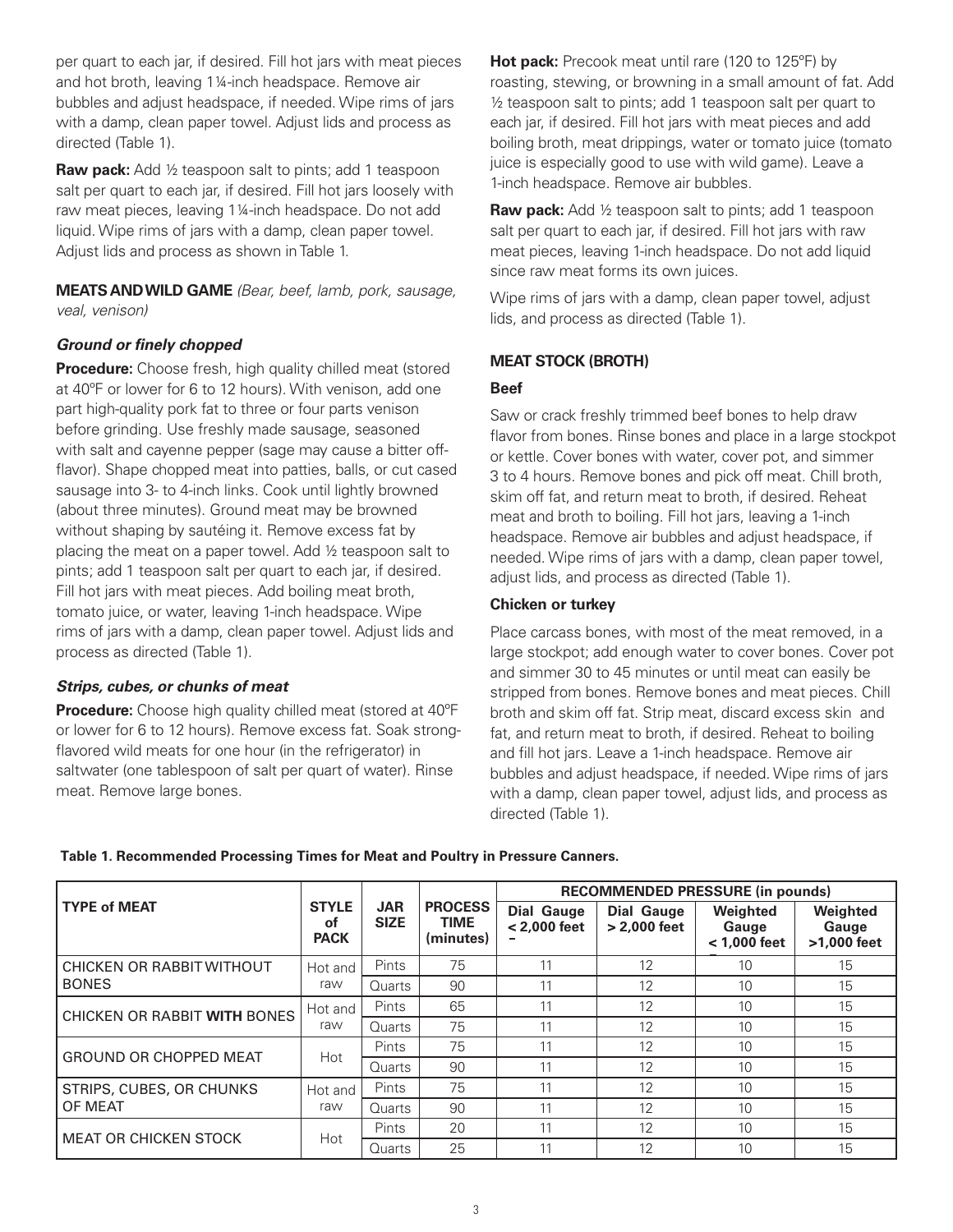## **Chili Con Carne (Yield: 9 pints)**

#### **Ingredients:**

- 3 cups dried pinto or red kidney beans 5½ cups water
- 5 teaspoons salt (separated)
- 3 pounds ground beef (or ground venison)
- 1½ cups chopped onions
- 1 cup chopped peppers of your choice (optional)
- 1 teaspoon black pepper
- 3 to 6 tablespoons chili powder
- 2 quarts crushed or whole tomatoes

## **Directions:**

- 1. Wash beans thoroughly and place them in a 2-quart saucepan. Add cold water to a level of 2 to 3 inches above the beans and soak 12 to 18 hours. Drain and discard water.
- 2. Combine beans with 5½ cups of fresh water and 2 teaspoons salt. Bring to a boil. Reduce heat and simmer 30 minutes. Drain and discard water.
- 3. Brown ground beef (or venison), chopped onions, and peppers, if desired, in a skillet. Drain off fat and add 3 teaspoons of salt, pepper, chili powder, tomatoes, and drained cooked beans. Simmer for five minutes.
- 4. Do not thicken. Fill hot jars, leaving 1-inch head space. Do NOT use quarts; safe processing time has not been determined. Clean jar rims with a clean, damp paper towel. Adjust lids and process according to the instructions below:

## **Table 2. Recommended Processing Time for Chili Con Carne in Pressure Canners.**

|                           | <b>PROCESS</b><br><b>TIME</b><br>(minutes)                                         | <b>RECOMMENDED PRESSURE (in pounds)</b> |                                         |                                      |                                     |  |  |
|---------------------------|------------------------------------------------------------------------------------|-----------------------------------------|-----------------------------------------|--------------------------------------|-------------------------------------|--|--|
| <b>JAR</b><br><b>SIZE</b> |                                                                                    | <b>Dial</b><br>Gauge<br>< 2,000<br>feet | <b>Dial</b><br>Gauge<br>> 2,000<br>feet | Weighted<br>Gauge<br>< 1,000<br>feet | Weighted<br>Gauge<br>>1,000<br>feet |  |  |
| Pints                     | 75                                                                                 | 11                                      | 12                                      | 10                                   | 15                                  |  |  |
| <b>Quarts</b>             | No safe processing recommendations are available<br>for chili con carne in quarts. |                                         |                                         |                                      |                                     |  |  |

## **FISH** *(Trout, catfish, salmon, blue, mackerel, steelhead, and other fatty fish except tuna)*

Gut fish within two hours after they are caught. Keep cleaned fish on ice until ready to can. For most fish, no liquid, salt, or spices need to be added, although seasonings or salt may be added for flavor. Glass-like crystals sometimes form in canned salmon. These crystals are magnesium ammonium phosphate and are safe. There is no way for the home-canner to prevent these crystals from forming, but they usually dissolve when heated.

**Procedure:** If the fish is frozen, thaw it in the refrigerator before canning. Rinse the fish in cold water. You can add vinegar to the water (2 tablespoons per quart) to help remove slime. Remove the head, tail, fins, and scales; it

is not necessary to remove the skin. You can leave the bones in most fish because the bones become very soft and are a good source of calcium. For halibut, remove the head, tail, fins, skin, and bones. Wash and remove all blood. Refrigerate all fish until you are ready to pack in jars.

## **Pint jars**

Split fish lengthwise, if desired. Cut cleaned fish into 3½ inch lengths. If the skin has been left on the fish, pack the fish skin facing the outside of the jar for a nicer appearance, or with the skin facing toward the inside for easier jar cleaning. Add 1 teaspoon of salt per pint, if desired. Fill hot jars, leaving a 1-inch headspace. Do not add liquids. Carefully clean the jar rims with a clean, damp paper towel; wipe with a dry paper towel to remove any fish oil. Adjust lids and process as directed (Table 3).

## **Quart jars**

Cut the fish into jar-length fillets or chunks of any size. If the skin has been left on the fish, pack the fish skin facing the outside of the jar for a nicer appearance, or with the skin facing toward the inside for easier jar cleaning. Pack solidly into hot jars, leaving a 1-inch headspace. If desired, run a plastic knife around the inside of the jar to align the product; this allows firm packing of fish. Carefully clean the jar rims and wipe dry to remove any fish oil. Adjust lids and process as directed in Table 3.

**SMOKED FISH** *(Salmon, rockfish, flatfish [sole, cod, flounder], and other fish)*

### **Safe home-processing times for other smoked seafood have not been determined. Those products should be frozen. Smoking of fish should be done by tested methods.**

Lightly smoked fish is suggested for canning because the smoked flavor will become stronger and the flesh drier after processing. However, because it has not yet been cooked, do not taste lightly smoked fish before canning.

It is safe to can smoked fish using only pint-size jars or smaller. Although you can safely can smoked fish in half-pint jars, the quality of the product may be less acceptable. To can smoked fish, use a 16- to 22-quart pressure canner. Do not use smaller pressure saucepans since safe processing times have not been determined.

**Procedure:** If smoked fish has been frozen, thaw in the refrigerator until no ice crystals remain before canning. If you did not slice the fish before you smoked it, cut fish into pieces that will fit vertically into pint canning jars. Pack smoked fish vertically into jars, leaving 1-inch headspace between the pieces and the top rim of the jar. The fish may be packed either loosely or tightly. Do not add liquid to the jars. Clean jar rims with a clean, damp paper towel. Adjust lids and process as directed (Table 3).